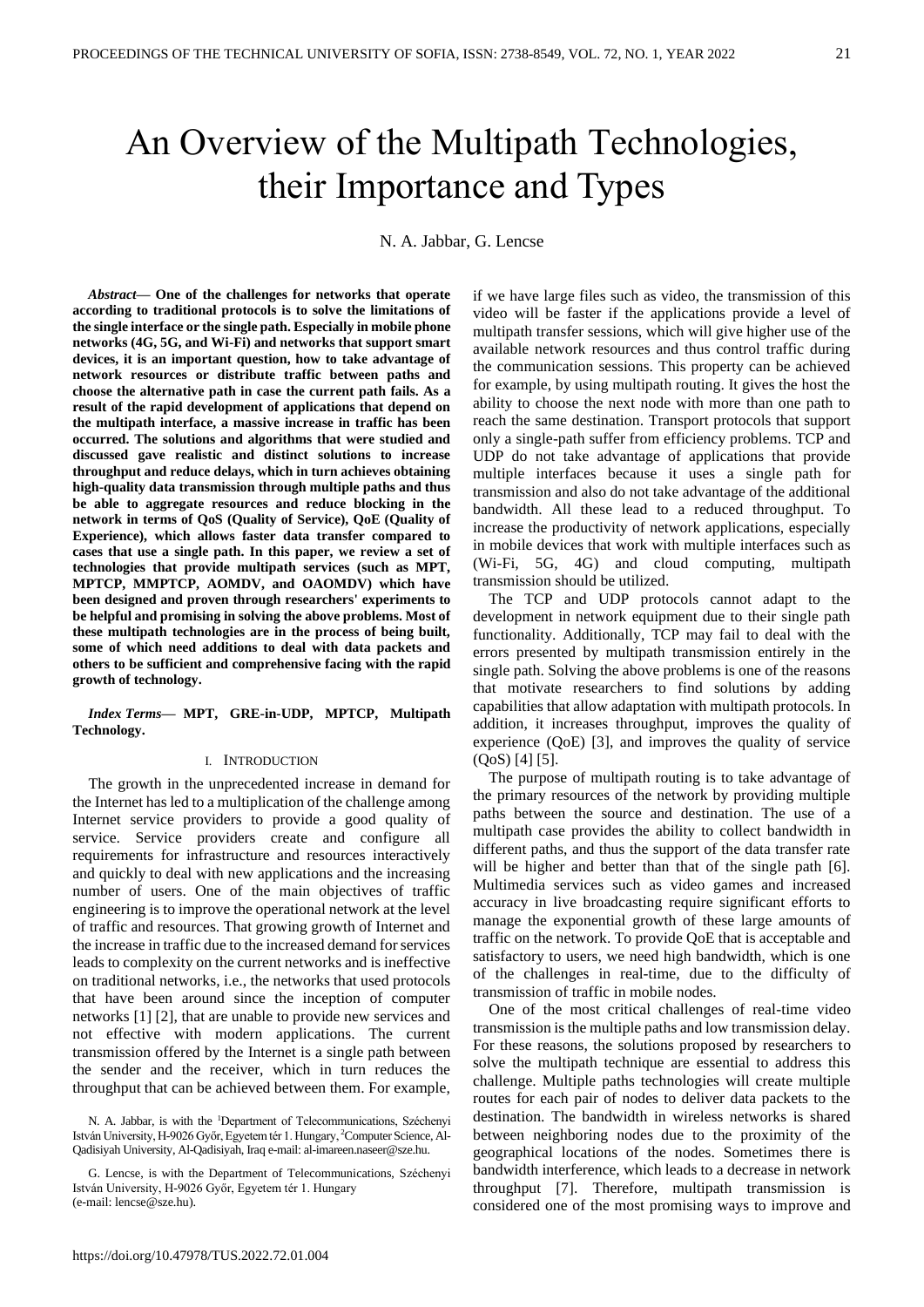solve such problems for its ability to speed up high-volume communications such as video and its ability to accumulate bandwidth across multiple paths. In addition to the optimal use of network resources, this leads to improved user experience due to increased reliability and throughput in different environments to deliver data. Recently, support capabilities have been provided for smart and tablet devices and portable devices with multiple wireless communication interfaces, for example, mobile networks. The protocols available for this are TCP or UDP, designed for single-path uses. These protocols are created to establish a connection from one end point to another, for example, once a link is set using the TCP protocol, the IP addresses and Port numbers of source and destination nodes cannot be changed. However, the TCP protocol does not benefit from the possibility of multiple interfaces and mobility in intelligent devices. It thus affects the performance of multiple-use, especially when the network is unstable. One of the most important solutions that have been proposed to solve this problem is MPTCP. It may be used to improve the performance of applications by providing the possibility of multiple paths and changing the path automatically [8]. In next sections various multipath technologies will be studied in detail.

### 2. MPT (MULTI PATH TECHNOLOGY)

The MPT communication library has been designed and developed at the University of Debrecen [9]. It works at the network level, based on GRE in UDP encapsulation. The performance of MPT in throughput aggregation is explored in both laboratory and output network environments. The measured values of the production network demonstrated that MPT is capable of super-aggregation [10]. The MPT library is a promising solution that provides multiple paths based on tunnels, creating a tunnel between the end nodes. Thus, the virtual tunnel interface traffic is distributed between the physical network interfaces. The presence of a library MPT at the network layer allows applications to use any transport protocol they prefer to communicate. The tunnel's traffic is encapsulated using the GRE in UDP internet-draft [11]. A group of research papers [12] [13] [14] have proven that the library MPT can aggregate the capability of basic physical interfaces.

### 2.1. THE CONCEPTUAL MPT-GRE OPERATING PRINCIPE

 The purpose of creating MPT technology is the multipath communication technology in the network layer, whose construction depends on GRE-in-UDP encapsulation defined by IETF RFC 8086 (see figure 1) [9].



Fig. 1. The structure of GRE in UDP [9]

Multiple paths can be used in the MPT environment. Multipath technology depends on its architecture on GRE-in-UDP technology, where a new logical interface (tunnel) has been added to the traditional layer structure. The work of layers that are above GRE-in-UDP (tunnel) is entirely similar to the traditional environment with UDP except for data coming from the application layer; its transmission will change from a physical interface to a logical interface (tunnel) (see figure 2). The basic principle of MPT works as follows: First, the application uses the logical interface (tunnel) that will be created first on the endpoints to identify the socket, and then MPT-GRE reads the packets arriving at the tunnel interface (IPv4 or IPv6) on the sending host. This packet, before being forwarded through a possible physical path, will be wrapped in a new GRE on the UDP segment. When packets arrive on the receiving host, the header GRE in the UDP segment will be removed before the inline data is forwarded, i.e., the original packets will be delivered. This architecture allows the application to make absolutely no changes to the architecture during an entire communication session. Also, the application uses a single tunnel interface (single logical interface) since Library MPT-GRE uses the UDP protocol during the encapsulation process. The case isn't like MPTCP because it doesn't need to re-send, make sure that packets arrive, and control the flow inside the tunnel interface. [15].



Fig. 2. MPT-GRE conceptual architecture [9]

The PDU architecture for MPT-based communication is depicted in Figure 3. The rightmost three blocks represent the packets from the application layer and are forwarded to the logical interface (tunnel), while the leftmost three blocks for the network interface. MPT-GRE will read the packet arriving at the tunnel interface and assign it the physical interface's IP address. The MPT-GRE library is a dual-stack implementation that should be noted. The layer supports IP version (IPv4, IPv6) and any combination, for example, IPv4 under the tunnel, IPv6 above the tunnel, or vice versa [16].

| <b>IP</b> Packet | UDP               |     | <b>Tunnel IP</b> | Tunnel         | Application<br>Data |
|------------------|-------------------|-----|------------------|----------------|---------------------|
| v4/v6            | <b>Fixed Port</b> | GRE | v4/v6            | <b>TCP/UDP</b> |                     |

Fig. 3. The PDU structure MPT GRE-in-UDP [12]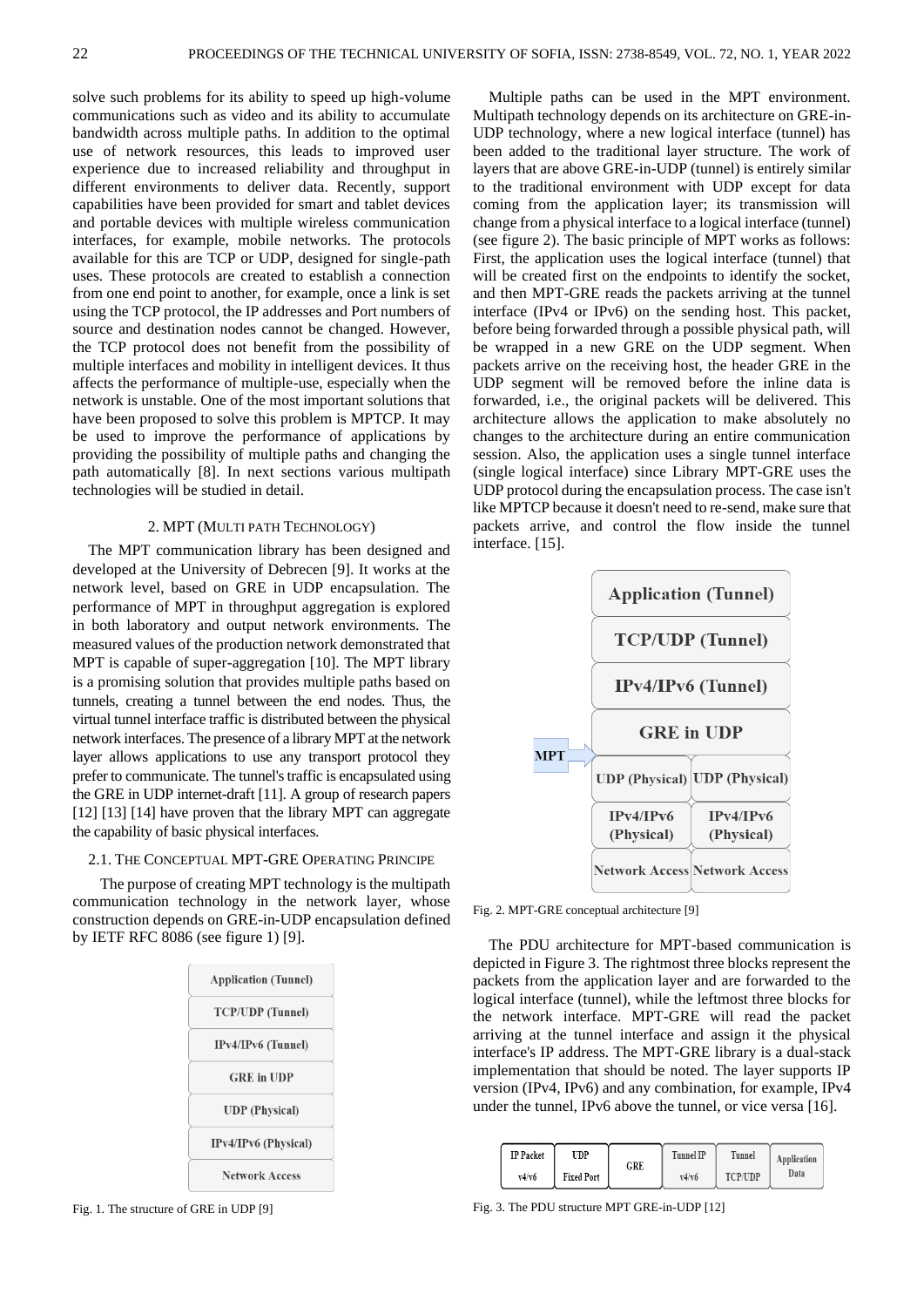### 2.2. MPT ANDROID

Cases that are applicable and compatible with the mobile environment have been tested. The portability of vertical handover in the text-based terminal environment, and during their experience by calling at the start of a remote SSH session on the tunnel interface through which the two endpoints are connected. The remote endpoint pressed against the local computer tunnel interface while making path session changes using the program control interface. The test proved that the packet was not lost on completion and that session SSH continued uninterrupted. In addition to the above, in another different experiment [17], the effect of vertical handovers on video streams based on (HTTP, RTP) was examined. They studied two scenarios of path state changes. The first is a scheduled shutdown through the help of the control interface, and the second is an unexpected shutdown that usually occurs when a link WAN of the wireless access point is disconnected.

One advantage of the control MPT interface, which encouraged researchers to use it in the mobile environment, is that the packet is not lost when the path or interface is closed. Tunneling between communication endpoints is configured automatically  $\cdot$  at runtime, additional routes can be configured, and connection settings can be changed [18].

### 3. GRE TUNNELING

General Routing Encapsulation (GRE) is a protocol used to encapsulate data packets from one routing protocol within packets from another. "Encapsulation" means the packaging of a data packet into another data packet, such as placing a box in another box. GRE is a method of establishing direct peer-to-peer network communication to simplify connections between networks. It works with many network-layer protocols. The benefit of using GRE is to allow the use of protocols that the network cannot support by encapsulating packets inside other packets that use supported protocols, meaning "supported packets of certain protocols feed unsupported packets that they carry over the network." GRE is an excellent way to carry a particular type of data packet inside other data packets that will be traversed by the network by encapsulating unsupported packets, as shown in figure 4 [19].



Fig. 4. Encapsulation process of GRE packet

The reason for using GRE is that it supports multiple protocols and certain data packets, especially when setting up

VPN networks. However, the corporate address cannot be routed over the Internet, one of the biggest problems that can be faced using tunneling. GRE uses a method of encapsulating the IP with another private address inside another package. This means that it uses another IP header that uses the public discourse [20]. The data packet is encapsulated, as shown in the figure 5.





### 4. MPTCP (MULTIPATH TRANSMISSION CONTROL PROTOCOL)

Multipath TCP provides the advantage of exploiting and utilizing multiple paths between nodes simultaneously. The application services that Multipath TCP provides are the same as the services that TCP/IP provides, and it gives all the things necessary to build and use multiple flows of TCP for potential paths in a network. Figure 6 shows a comparison between standard TCP and multipath TCP [16].



Fig. 6. Comparison between standard TCP and MPTCP [12]

 Multipath mechanism in TCP divides the transport layer into two sub-layers. The operations of communication management functions such as establishing communication and rearranging packets are combined in the upper part of the layer. MPTCP assigns two spaces of sequence numbers. Each sub-flow is marked with a sequence space similar to the standard TCP sequence number, to recognize the bytes during a sub flow. The second sequence space is used at the connection level to reorder TCP segments before transferring them to the application layer. [21] [22].

### 4.1. USING MULTIPATH TCP BY MOBILE ENVIRONMENTS

MPTCP is a multipath mechanism that operates at the transport layer. It creates secondary backup paths for quick handovers allowing capacity pooling for multiple interfaces if the primary route fails. Where the data flow is partitioned by building sub-streams similar to traditional TCP streams between the available network interfaces, the power of these sub-streams is intelligently taken advantage of. Therefore, we do not need to adjust for compatibility because the applications use the standard socket API. The model is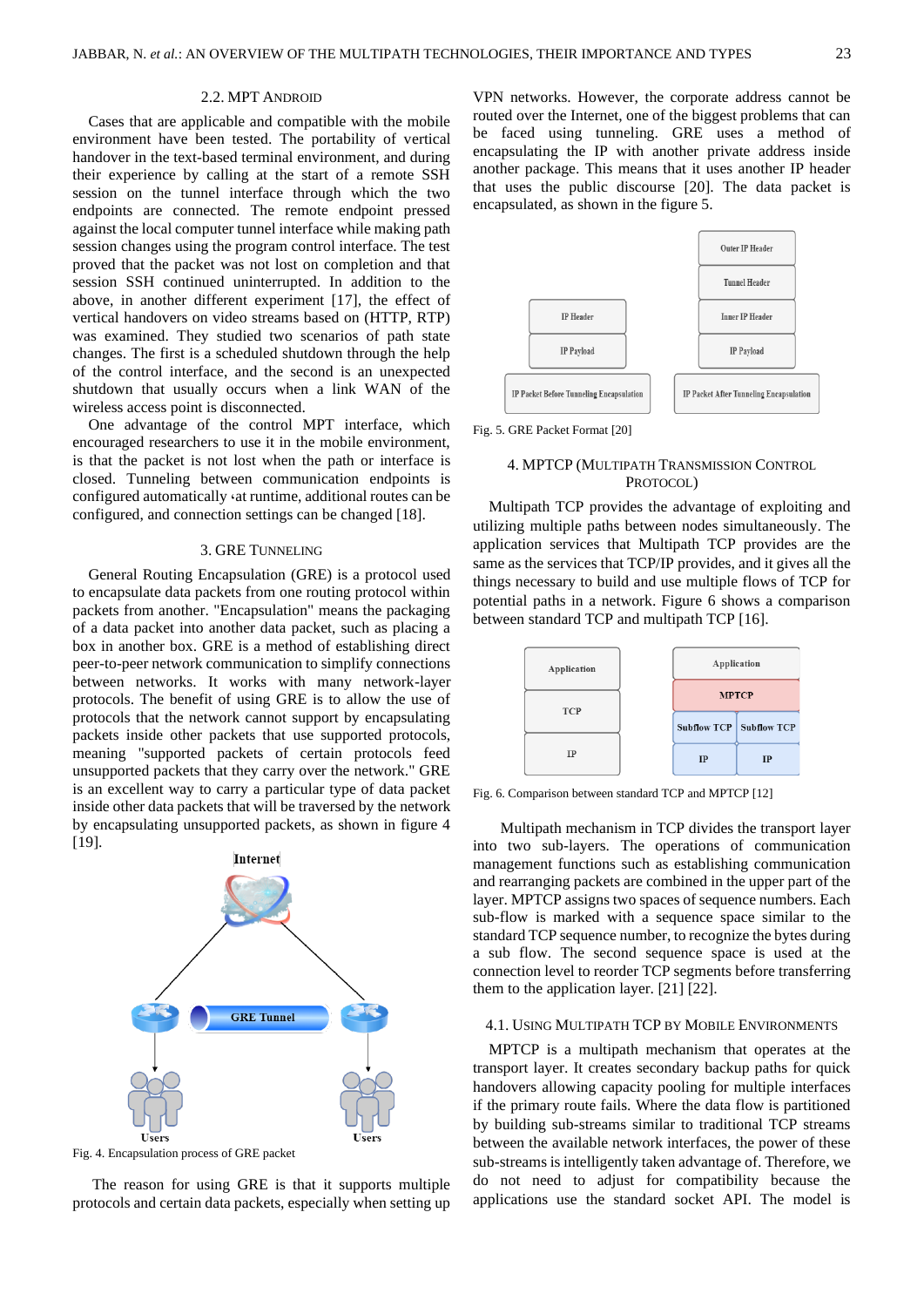implemented in the kernel space, which also allows testing on mobile devices [23].

The capacity to do vertical handovers is derived from MPTCP's operation. When a fault is discovered on any sub flows, it redirects traffic to a still-operational lane while maintaining the MPTCP communication session., boosting the connection's reliability. In [24], the authors have been discussed the problems that arise and the reliability of the handover.

In 2015, a Korean Telecom company presented a solution, which provides it as a commercial solution for Multipath (MPTCP) [25]. The main goal is to collect the bandwidth needed by the available smartphone technologies, which is evidenced by its name dubbed GIGA Path. As mentioned previously, it uses MPTCP and in one all Sub-flow through which data is transmitted and on both interfaces and MPTCPcapable SOCKS proxy server of the service provider. It uses standard TCP to send traffic to the Internet via the provider's high-capacity backbone network. The theoretical bandwidths obtained on LTE-A of 300 Mbps and Wi-Fi of 867 Mbps add to about 1.17 Gbps. Just a few high-end devices support this frequency, and anyway, an evaluated bandwidth of 800 Mbps lags behind the max value; even so, this will modify as newer, more advanced devices hit the market. Energy efficiency is one of the important challenges in mobile environments, which is an essential aspect of the multipath process of TCP, as the measurements aim to analyze the energy consumption [26]. Demonstrate that using multiple interfaces for the same file download uses less energy than using only the 3G interface. Dealing with sub-flows regarding creation, deletion, or any specific processing on them is considered a disadvantage because it requires providing compatibility MPTCP with the socket API. It does not offer a set of tools that enable the user to deal (control) the level of data.

Two different implementation solutions are briefly explained in [18] that provides various levels of control for applications and the user. Authors in [27] provided a basic concept of Socket Intents. The application can obtain additional information about the connection when creating the socket. For example, in the case of streaming, the expected duration and bit rate information can be obtained. In addition to that, additional details on the transfer type can be obtained. For example, they are downloading a large file when bandwidth is critical or multiple downloads of smaller items in an HTTP request when a low RTT is critical. The extension allows the software to specify its transmission requirements, which are then considered when network resources are allocated. SMAPP [28], on the other hand, provides an interface for subscribing to certain MPTCP data plane events that happen in kernel space (e.g., connection creation, sub flow creation, connection end). After the events occur, the app can use the solution's interface to change the behavior of the data plane. Adding and removing sub flows are examples of such changes, but the connection's state can also be queried at any moment to provide a framework for a customized sub flow management method.

### 4.2. MPTCP WITH SOFTWARE-DEFINED NETWORKING (SDN)

Joining MPTCP and Open-Flow has been proposed in [29]. Open-Flow is Software-Defined Networking (SDN) enabler that can perform network traffic routing, such as determining network topology. SDN can also be used to determine the best route for the headmost sub flow [30]. The ECMP (Equal-cost multi-path routing) can divide a data stream and send it down multiple paths. Moreover, it only ahead flows via the fastest route so sub flows may be forwarded via the same route. One of the advantages of combining MPTCP and Open Flow is the multi-flow method that has been proposed by Sandri et al. [31]. The main reason for suggesting this method is that the data flow is split into common bottlenecks across different communication paths. Multi-flow can achieve fine-grained control of sub flows for Open Flow networks by dividing MPTCP sub flows. Even so, the MPTCP connection's throughput increases only when there are enough disjoined paths.

### 4.3. MAXIMUM MULTIPATH TCP (MMPTCP)

MMPTCP was introduced by Kheirkhah et al. [32], a multipath transport protocol that helps provide high throughput for large flows and can coexist reasonably with other transport protocols. MMPTCP then effectively assists short flows that have short duration (lifetime) and mostly latency-sensitive [33] in meeting their deadline, it provides low latency and aims to withstand sudden and high bursts during communication that can occur to traffic. Finally, it keeps the changes in the network structure to a minimum. The objectives of MMPTCP are achieved by transmitting data in two parts and two phases. Initially, packets in the network are randomly distributed under a single congestion window by using all available paths. These often contain patterns of traffic flowing. This is a good solution for broadcasts where response time is essential. After a certain amount of data has been transferred, MMPTCP returns to normal Multipath TCP mode, efficiently processing long flows that have long duration (lifetime) via independent congestion windows with each sub stream. Unlike MPTCP, MMPTCP does not have a large tail queue for short flow complete execution, but it does achieve high total network utilization and exceptional throughput for long flows.

### 5. MULTIPATH ROUTING PROTOCOLS FOR MOBILE AD HOC **NETWORKS**

### 5.1. ROUTING PROTOCOLS

According to the adopted protocol in the network, data are transferred between the sending node and the receiving node in Mobile Ad-Hoc Network (MANETs). Routing is the process of determining the path between the source node and the destination node when requesting data transfer. MANET routing protocols differ from conventional wired or wireless networks because the nodes are constrained to limited resources. MANET routing protocols reduce power consumption and extend the network's lifetime, while the traditional network tries to maximize channel performance or reduce node deployment in the network [34]. The routing technique is the key to the success of distributed communications and diverse networks on a large scale. Each algorithm aims to route traffic from source to destination, increase network performance, and reduce costs [35].

Therefore, a static routing mechanism cannot be applied because the network environment changes all the time. Based on that, most current routing mechanisms are prepared to take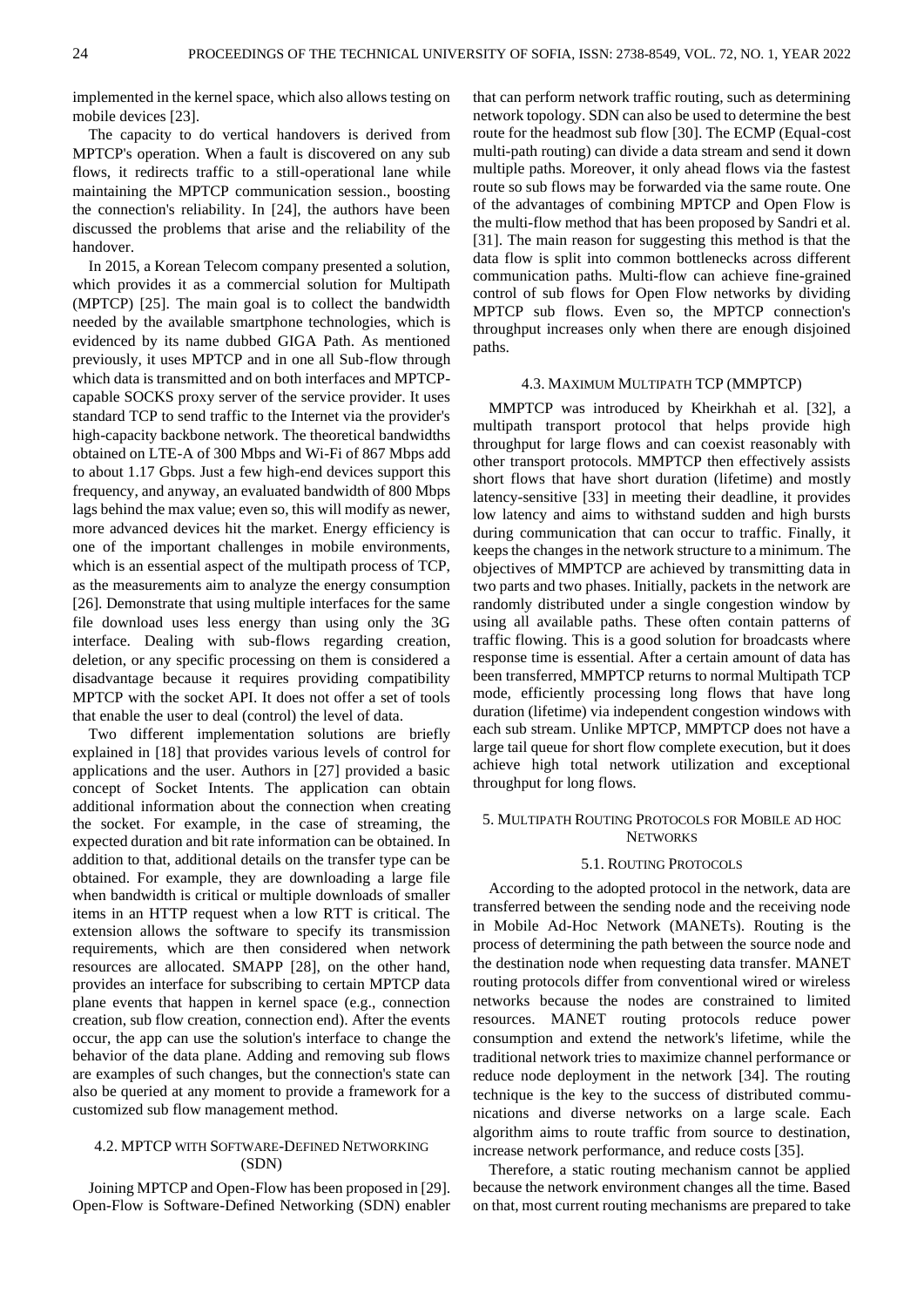network dynamics into account. The network might be divided into multiple clusters, and a connection from a source node to destination node is established based on various parameters with different weights, through multiple paths [36]. It is known that in a multiple-hop network environment, the sending node cannot send data directly to the end node. Therefore, intermediate nodes must be used to send their packets [37]. Routing protocol help to build and maintain. Generally, MANET has three routing protocol categories: proactive routing protocols, reactive routing protocols and hybrid routing protocols [38]. Figure 7 illustrates the classification of the MANET protocol according to current constraints, which are subdivided into subcategories [39] [40].



Fig. 7. MANET Routing Protocols

### 5.2. PROACTIVE ROUTING

Optimized Link State Routing Protocol (OLSR) is a popular type of proactive routing protocol that depends on the servicing of path tables for end nodes, which decreases the degree of control traffic overhead generated by this type. Because packets are submitted instantly using recognized paths; yet, path tables should be updated regularly; this memory and endpoints are used to sporadically send refresh messages to neighbor nodes, though in the absence of traffic, it results in bandwidth waste. Proactive routing is unsuitable for dynamical networks. Routing tables should be modified with each topological modification, growing control messages and potentially resulting in poor network performance under high load [34].

### 5.3. REACTIVE ROUTING

The packet must be routed through source or vectororiented routing; reactive protocols such as (AODV or DSR) use the route discovery process to flood the network with route query requests. Source routing employs packet data headers that encompass routing information, which means that endpoints do not require routing tables; however, it has a great load network. Distance vector routing routes packets using the next-hop and destination addresses, which requires a node to store active path information if it is no longer required, or an active delay for the path, avoiding old directions. Overflows are a dependable technique of distributing data across the network [34]. However, it can use bandwidth and produce network overhead. This protocol route packets only when they need to be routed, resulting in long transmission waits. While calculating paths, packets have tiny general control movement and use less memory than proactive choices, increasing the protocol's scalability.

Ad hoc On-Demand Distance Vector Routing Protocol is a well-known example of a reactive routing protocol (AODV). This protocol is designed for ad hoc and wireless networks such as mobile networks. AODV protocol provides ondemand routing to destinations, and both unicast and multicast routing is supported. Only when the original nodes are requested does the AODV protocol create paths between them. Figure 8 (a) and Figure 8 (b) depict AODV phases:



Fig. 8. Route discovery and Route maintenance in AODV

### 5.4. HYBRID ROUTING

Hybrid protocols such as Zone Routing Protocol (ZRP) have mixed properties of reactive and proactive routing protocols; and commonly attempt to achieve low-bandwidth traffic overhead in proactive systems while minimizing delays in discovering reactive system methods by maintaining some form of the routing table [34].

### 5.5. AD-HOC ON-DEMAND MULTIPATH DISTANCE VECTOR (AOMDV)

This protocol is an extension of the AODV protocol, which is designed to create multiple paths, and as a result of nodes mobility, it computes multiple loop-free and links disjoint paths. The routing paths of each target node contain a list of next or adjacent nodes with the number of corresponding nodes having a similar serial number which in turn helps in following the path the full path of each destination. The maximum number of hops and all paths are saved in the node, which sends the authorized paths to the target node. Each declaration specifies the alternate paths that the node receives to the destination. If a node has fewer hops than the number of hops declared for the target node, then the freedom to choose alternate paths is guaranteed, so the number of declared hops for the same sequence number does not change due to the use of all hops [41]. The next-node list and advertised hop count are revitalized if a route infomercial for a target node with a higher sequence number is gained. Each hop does not promptly refuse iteratively Repeat Requests (RREQs). Each RREQs arriving via a various neighbor of start node defines a hop-disjoint path. The reason that nodes cannot be broadcast RREQs iteratively, thus any two Repeat Requests (RREQs) coming at a medium node via different neighbor nodes of the source could not have passed through the same node. AOMDV is used to search routes that are node-disjoint or link-disjoint.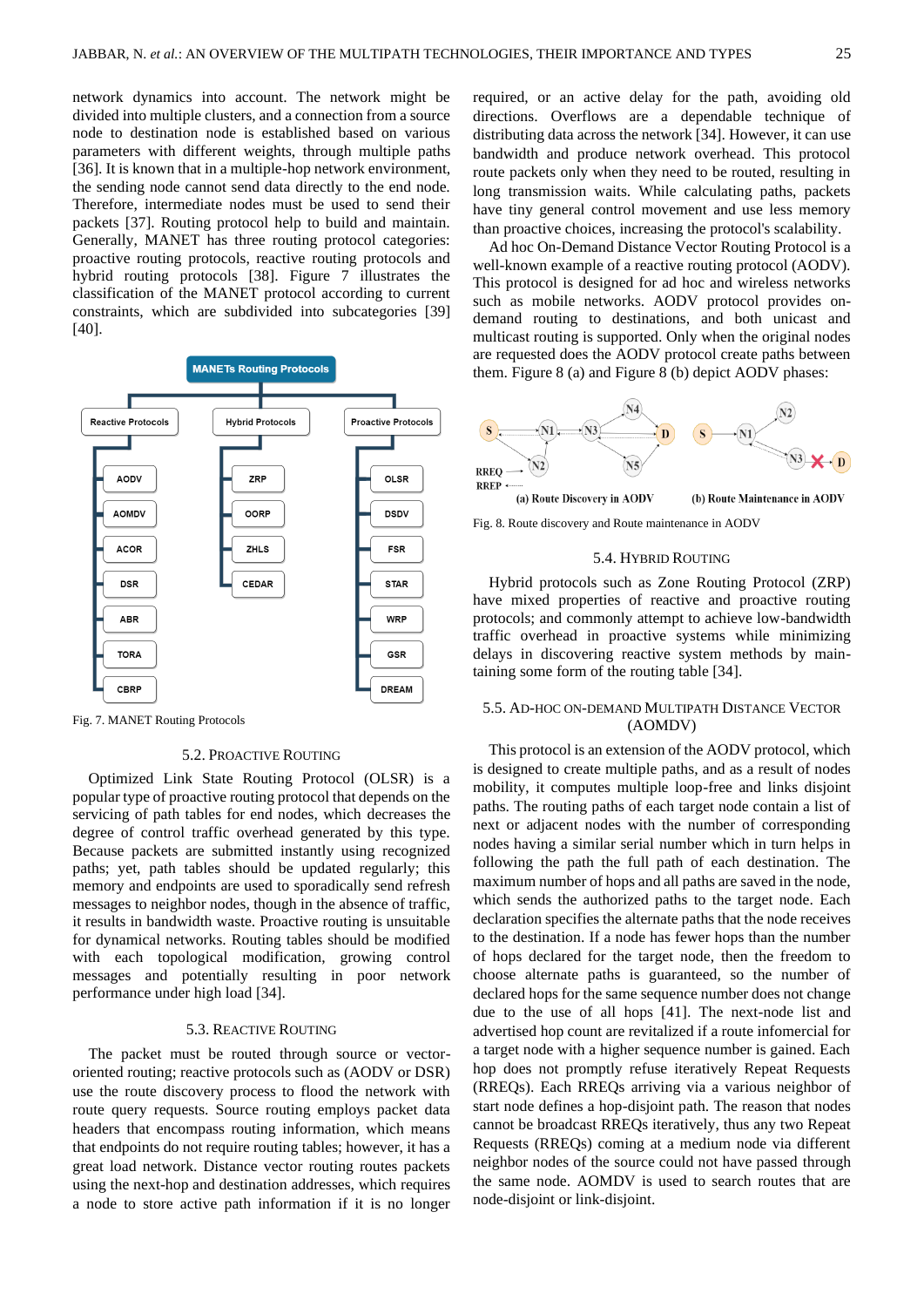AOMDV provides the advantage of responding to RREQs through intermediate nodes, while still defining discrete paths. This is the essential feature of AOMDV. But, due to increased flooding during path discovery, AOMDV will have many messages overhead. Since it is a multipath routing protocol, the destination answers multiple RREQs, resulting in a more extended overhead. When the current links between nodes break down, AOMDV searches for alternative paths, and this ability makes it superior to AODV. This process makes it lose a lot of routing expenses significantly when packets are delayed. Still, it is considered more effective and efficient in delivering packets. Also, AOMDV is an ondemand routing protocol that is Better than traditional AODV because it provides excellent statistics on packets and the number of packets dropped [42].

### 5.6. OPTIMIZED AOMDV (OAOMDV)

Numerous multipath routing protocols based on the existing single path routing protocol in ad hoc networks have been proposed to prevent unnecessary frequent route discovery. To help fix the "route cutoff" problem in AOMDV, Optimized AOMDV (OAOMDV) is presented [43]. The suggested technique incorporates a new scheme into AOMDV, and simulation results increase performance [44]. It has updated AOMDV to search a couple of linkdisjoint routes beyond the "route cutoff" problem. In reality, if multiple link-disjoint routes between the source and destination with one or more common intermediate nodes, numerous backward roads and two upwards paths should be founded.



Fig. 9. Build up the reverse-path process

In Figure 9, there are two forward paths (S-N1-N3-N4-N5- D and S-N2-N3-N4-N6-D) and two reverse paths (D-N5-N4- N3-N1-S and D-N6-N4-N3-N2-S). AOMDV, on the other hand, detects only one forward path and two reverse paths (D-N5-N4-N3-N1-S). The different reverse path (D-N6-N4-N3- N2-S) has been severed. To avoid this type of "route cut off," the authors proposed a scheme in which a routing packet RREP ACK (Route Reply Acknowledgement) is added to the forward path and transmitted (S-N2-N3-N4-N6-D). When a packet is received by an intermediate node, a reverse path to the source is established. As a result, the omitted reverse path (D-N6-N4-N3-N2-S) will be realized when packet D arrives at destination D [43].

### 6. OTHERS MULTIPATH TECHNOLOGIES

### 6.1. HUAWEI'S GRE TUNNEL BONDING PROTOCOL

There is a growing market for alternatives that provide redundancy and load-sharing across wired and cellular connections from a single service provider, allowing a single subscriber to have bonded access to multiple links at the same period. Subscribers used to have separate access to fixed and mobile networks from service providers. Relating these heterogeneous networks together to provide access service to subscribers has become desirable; this service will provide increased access capacity and improved reliability. They concentrate on the use case in which a Digital Subscriber Line (DSL) connection and a Long Term Evolution (LTE) connection are linked. When the traffic volume exceeds the DSL connection's bandwidth, the excess can be offloaded to the LTE connection. A Home Gateway (HG) is a piece of Customer Premises Equipment (CPE) that initiates DSL and LTE connections [45].

### 6.2. MULTIPLE INTERFACES AND PROVISIONING DOMAINS

Multiple provisioning domains (via physical and/or virtual interfaces) can exist on a multihomed node. For example, a node may be concurrently connected to a cabled Ethernet Network, an 802.11 LAN, a 3G cell network, single or more VPN connections, or one or more automatic or manual tunnels. Because modern laptops and smartphones typically have multiple access network interfaces, they are frequently connected to multiple provisioning domains [46]. MIF workgroup of IETF concentrates on the case when nodes have multiple interfaces and are associated with various provisioning domains where choosing between various interfaces is a problem. Since it did not address the distribution of application traffic across different interfaces, some researchers considered it not to be a multipath solution.

### 6.3. OPEN FLOW LINK-LAYER MULTIPATH SWITCHING

Multipath open flow link-layer switching OLiMPS is a new approach that employs Link Layer logic, calculating routes as if the nodes were linked by LANs. This approach increases the efficiency and manageability of large networks. Constructed and demonstrated a capable Floodlight-based controller [46]. It was created for the Large Hadron Collider Open Network Environment and used Open Flow [47] technology (LHCONE). In OLiMPS, Data flow mapping optimization in complicated multipath architectures is, and it is a multipath solution that allows for per-flow load distribution.

### 6.4. THE TRILL PROTOCOL OF ROUTING BRIDGES

Routing Bridges (RBridges) offer efficient pair-wise forwarding without setup, secure propagation even during temporary cycles, and assist for Multipath of both unicast and multicast traffic. These objectives are met through IS-IS routing and traffic encapsulation with a header containing a hop count. Previous IEEE 802.1 customer ridges and IPv4 and IPv6 routers and end nodes are compatible with RBridges. They are as invisible to modern IP routers as bridges are, and they, like routers, terminate the bridge spanning tree protocol. The goal of routing bridges was to combine the benefits of routers and bridges. They employ the TRILL (Transparent Interconnection of Many Links) protocol, allowing multipath forwarding. However, it is intended to be a Local Area Network protocol and is not designed to scale beyond the size of existing bridged LANs" [48].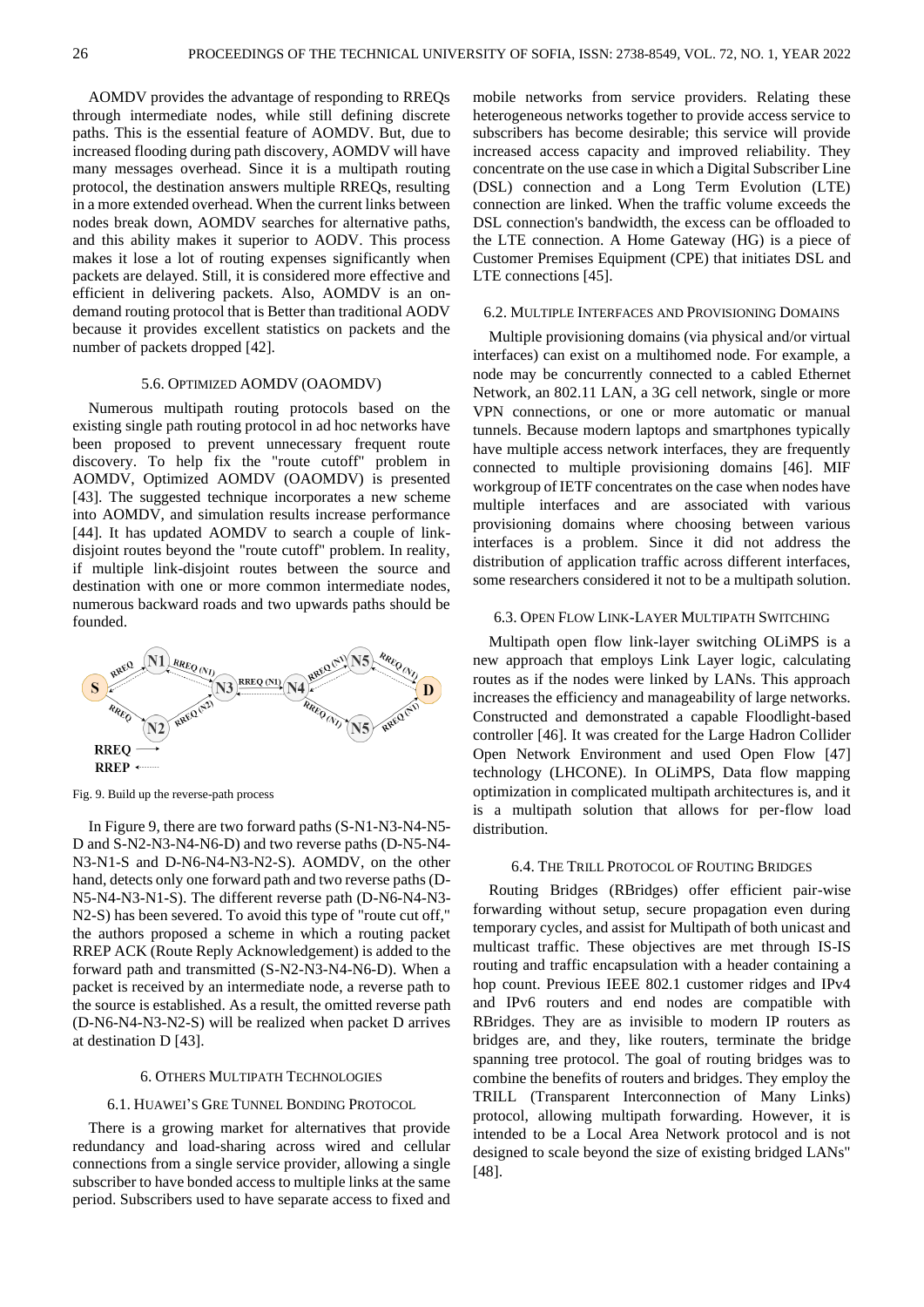| <b>Paper Authors</b>  | <b>Protocol</b>                                                                         | <b>Technology</b> | <b>Functions</b>                                              | Laver          | IP      |
|-----------------------|-----------------------------------------------------------------------------------------|-------------------|---------------------------------------------------------------|----------------|---------|
| B. Almasi et al. [9]  | MPT technology is the multipath communication technology in<br><b>UDP</b><br><b>MPT</b> |                   | <b>Network</b>                                                | Tunneling      |         |
|                       |                                                                                         |                   | the network layer, whose construction depends on GRE-in-      |                |         |
|                       |                                                                                         |                   | UDP encapsulation.                                            |                |         |
| B.Chihani et al. [21] | <b>TCP</b>                                                                              | <b>MPTCP</b>      | Provides the advantage of exploiting and utilizing multiple   | Transport      | Routing |
|                       |                                                                                         |                   | paths between nodes simultaneously; it divides the transport  |                |         |
|                       |                                                                                         |                   | layer into two sub-layers.                                    |                |         |
| M.Kheirkhah et al.    | <b>TCP</b>                                                                              | <b>MMPTCP</b>     | Helps provide high throughput for large flows and can coexist | Transport      | Routing |
| [32]                  |                                                                                         |                   | reasonably with other transport protocols.                    |                |         |
| B. Rekha et al. [42]  | <b>AODV</b>                                                                             | <b>AOMDV</b>      | Computes multiple loop-free and links disjoint paths.         | <b>Network</b> | Routing |
| Y. YuHua et al. [43]  | <b>AODV</b>                                                                             | <b>OAOMDV</b>     | To help fix the "route cutoff" problem in AOMDV.              | <b>Network</b> | Routing |
| Yang Yu et al. [49]   | <b>STP</b>                                                                              | <b>ODLBMP</b>     | multiple paths to deliver traffic<br>between<br>two<br>uses   | Link           | Routing |
|                       |                                                                                         |                   | communication points and dynamically observes and adapts the  |                |         |
|                       |                                                                                         |                   | traffic load assigned to each route.                          |                |         |
| H. Newman et al. [47] | <b>OSCARS</b>                                                                           | <b>OLiMPS</b>     | Employs Link Layer logic, calculating routes as if the nodes  | Link           | Routing |
|                       |                                                                                         |                   | were linked by LANs.                                          |                |         |
|                       |                                                                                         |                   |                                                               |                |         |

*Table 1. A comparison of several multipath technologies*

### 6.5. OPTIMIZED DYNAMIC LOAD-BALANCING MULTIPATH (ODLBMP)

# ODLBMP was proposed by [49] for DCE (Data Center

Ethernet) due to bandwidth misuse and lack of multipath acquisition in the Spanning Tree Protocol (STP). It is an ideal solution for multipath in a DCE by using all available connectors and ports to segment the traffic of all paths continuously. In ODLBMP, traffic loads are constantly monitored for the various available routes to avoid overuse of the path. To ensure that all streams are delivered in the order in ODLBMP, the routing of each stream is monitored. In ODLBMP, the streams are finely tagged for flexibility in route selection and traffic segmentation; ODLBMP has the advantage of achieving better multi-path load balancing.

### 7. DISCUSSION AND FUTURE DIRECTIONS

The proposed protocols for solving multipath technologies depend on different layers, each with various benefits and characteristics. See table 1 summarizes the work of the previously explained protocols. There are a number of challenges and open problems that need to be addressed.

In mobile environment, the participating nodes are mostly resource-constrained. Although routing through multipath increases the system efficiency, but due to the nature of the participating nodes, the energy efficiently has to be taken into consideration while developing multi path solutions. Also one of the challenges and open problems of the MPT system is creating algorithms that deal with per flow-based mapping and congestion control.

### 8. CONCLUSION

This paper provides a comprehensive overview of multipath protocols including various types of protocols type such as MPTCP, MPT GRE-in-UDP, and AOMDV. Given the rapid development in traffic density and the network's ability to deal with this problem, in addition to the possibility of benefiting from better exploitation of network resources, multipath is a promising solution. MPT technology and other technologies such as MPTCP are practical approaches optimizing network resources. MPT is based on GRE-in-UDP technology, through which it provides tunneling through multiple paths, which makes it different from other technologies such as MPTCP and Huawei's GRE Tunnel Bonding. Finally, through our study, we concluded that it can be clearly observed from many results that multipath technique mechanisms enhanced the performance of the networks. However, some problems such as energy efficiency and traffic congestion remain open and more investigation in these fields are required.

### **REFERENCES**

- [1] G. Lee and J. Choi, "A survey of multipath routing for traffic engineering," Inf. Commun. Univ. Korea, 2002, [Online]. Available: [http://citeseerx.ist.psu.edu/viewdoc/download?doi=10.1.1.97.9976&re](http://citeseerx.ist.psu.edu/viewdoc/download?doi=10.1.1.97.9976&rep=rep1&type=pdf.) [p=rep1&type=pdf.](http://citeseerx.ist.psu.edu/viewdoc/download?doi=10.1.1.97.9976&rep=rep1&type=pdf.)
- [2] A. T. H. Al-hamadani and G. Lencse, "survey on the performance analysis of IPv6 transition technologies," Acta Tech. Jaurinensis, vol. 14, no. 2, pp. 186–211, 2021.
	- <https://doi.org/10.14513/actatechjaur.00577>
- [3] N. A. Jabbar and A. D. Salman, "Implementing a Proposal System for Video Streaming Over MANET Using NS3, LXC and VLC," pp. 255– 266,2021.

[https://doi.org/10.1007/978-981-15-7527-3\\_25](https://doi.org/10.1007/978-981-15-7527-3_25)

- [4] K. Gao, C. Xu, J. Guan, and Y. Liu, "A Survey of Multipath Transport Mechanism in Software Defined Network," Proc. - 2017 Int. Conf. Netw. Appl. NaNA 2017, vol. 2018-Janua, pp. 320–325, 2017,<https://doi.org/10.1109/NaNA.2017.8>
- [5] C. Xu, J. Zhao, and G. M. Muntean, "Congestion Control Design for Multipath Transport Protocols: A Survey," IEEE Commun. Surv. Tutorials, vol. 18, no. 4, pp. 2948–2969, 2016. <https://doi.org/10.1109/COMST.2016.2558818>
- [6] B. Almasi, "Multipath communication A new basis for the Future Internet Cognitive Infocommunications," 4th IEEE Int. Conf. Cogn. Infocommunications, CogInfoCom 2013 - Proc., pp. 201–204, 2013, <https://doi.org/10.1109/CogInfoCom.2013.6719241>
- [7] A. A. Anasane and R. A. Satao, "A Survey on Various Multipath Routing Protocols in Wireless Sensor Networks," Procedia Comput. Sci., vol. 79, no. 020, pp. 610–615, 2016. <https://doi.org/10.1016/j.procs.2016.03.077>
- [8] W. Zhang, W. Lei, and S. Zhang, "A Multipath Transport Scheme for Real-Time Multimedia Services Based on Software-Defined Networking and Segment Routing," IEEE Access, vol. 8, pp. 93962–93977, 2020,<https://doi.org/10.1109/ACCESS.2020.2994346>
- [9] B. Almási, G. Lencse, and S. Szilágyi, "Investigating the multipath extension of the GRE in UDP technology," Comput. Commun., vol. 103, pp. 29–38, 2017,<https://doi.org/10.1016/j.comcom.2017.02.002>
- [10] S. Szilágyi, I. Bordán, L. Harangi, and B. Kiss, "Throughput performance comparison of MPT-GRE and MPTCP in the gigabit Ethernet ipv4/ipv6 environment," J. Electra. Electron. Eng., vol. 12, no. 1, 2019,<https://doi.org/10.26636/jtit.2018.122817>
- [11] E. Crabbe, L. Yong, X. Xu, T. Herbert, "GRE-in-UDP Encapsulation," IETF Internet-Draft, 2015[, https://datatracker.ietf.org/doc/rfc8086](https://datatracker.ietf.org/doc/rfc8086)
- [12] B. Almasi and S. Szilágyi, "Throughput performance analysis of the multipath communication library MPT," 2013 36th Int. Conf. Telecommun. Signal Process. TSP 2013, no. July, pp. 86–90, 2013. <https://doi.org/10.1109/TSP.2013.6613897>
- [13] B. Almási and S. Szilágyi, "Multipath FTP and Stream Transmission Analysis using the MPT Software Environment," vol. 2, no. 11, pp. 4267–4272, 2013.